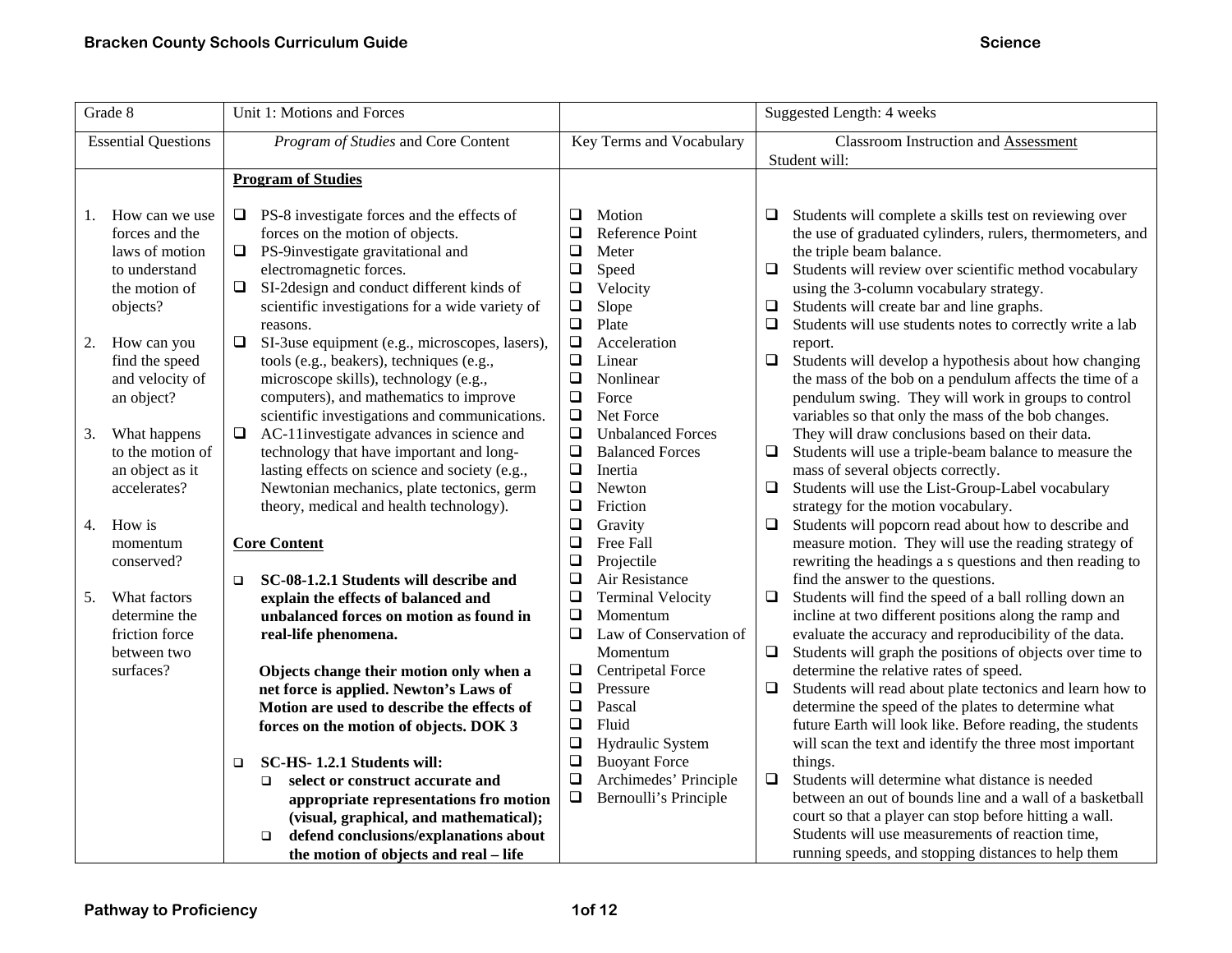| Suggested Length: 4 weeks                                                                                                                                                                                                                                                                                                                                                                                                                                                                                                                                                                                                                                                                                                                                                                                                                                                                                                                                                                                                                                                                                                                                                                                                                                                                                                                                                                                                                                                                                                                                                                                                                                                                                                                                                                                                                                                                                                                                                                                                                                                                                    |
|--------------------------------------------------------------------------------------------------------------------------------------------------------------------------------------------------------------------------------------------------------------------------------------------------------------------------------------------------------------------------------------------------------------------------------------------------------------------------------------------------------------------------------------------------------------------------------------------------------------------------------------------------------------------------------------------------------------------------------------------------------------------------------------------------------------------------------------------------------------------------------------------------------------------------------------------------------------------------------------------------------------------------------------------------------------------------------------------------------------------------------------------------------------------------------------------------------------------------------------------------------------------------------------------------------------------------------------------------------------------------------------------------------------------------------------------------------------------------------------------------------------------------------------------------------------------------------------------------------------------------------------------------------------------------------------------------------------------------------------------------------------------------------------------------------------------------------------------------------------------------------------------------------------------------------------------------------------------------------------------------------------------------------------------------------------------------------------------------------------|
| <b>Classroom Instruction and Assessment</b>                                                                                                                                                                                                                                                                                                                                                                                                                                                                                                                                                                                                                                                                                                                                                                                                                                                                                                                                                                                                                                                                                                                                                                                                                                                                                                                                                                                                                                                                                                                                                                                                                                                                                                                                                                                                                                                                                                                                                                                                                                                                  |
| Student will:<br>decide, where a basketball court should be located.<br>DOK <sub>3</sub><br>$\Box$<br>Students will show that the greater the mass of an<br>object, the more force is needed to achieve the same<br>change in motion. Students will use a shot coin and a<br>target coin. Controlling the amount of force given to the<br>shot coin, they will determine the distance traveled by<br>the target coin.<br>$\Box$<br>Students will read about the nature of forces. Reading<br>strategy- work with partners defining the bold faced<br>words.<br>$\Box$<br>Students will investigate how a ball moves when the<br>forces acting on it are balanced and unbalanced. They<br>will work in groups determining the distance traveled by<br>a rolling ball at 1 second intervals for 5 to 10 seconds.<br>$\Box$<br>Students will complete an exploration guide: fan cart<br>Physics gizmo (explorelearning.com). They will gain an<br>understanding of Newton's Laws by experimenting with<br>a cart (on which up to three fans are placed) on a linear<br>track. The cart has a mass, as does each fan. The fans<br>exert a constant force when switched on, and the<br>direction of the fans can be altered as the position,<br>velocity, and acceleration of the cart are measured.<br>$\Box$<br>Students will read about how force, mass, and<br>acceleration are related. They will learn how to<br>calculate force, mass, and acceleration.<br>Students will watch a video and learn how weight and<br>$\Box$<br>mass are different. They will calculate the their weight<br>on the moon.<br>Students will read about how action and reaction of<br>$\Box$<br>forces are equal and opposite. Reading strategy-<br>preview illustrations and captions.<br>$\Box$<br>Students will read about orbiting satellites. Reading<br>strategy $-$ outline the section.<br>Students will work in groups to identify several<br>$\Box$<br>examples of motion and measure how fast each one<br>moves. Examples include a falling feather, a person<br>walking, a toy vehicle, the scent of vanilla moving |
|                                                                                                                                                                                                                                                                                                                                                                                                                                                                                                                                                                                                                                                                                                                                                                                                                                                                                                                                                                                                                                                                                                                                                                                                                                                                                                                                                                                                                                                                                                                                                                                                                                                                                                                                                                                                                                                                                                                                                                                                                                                                                                              |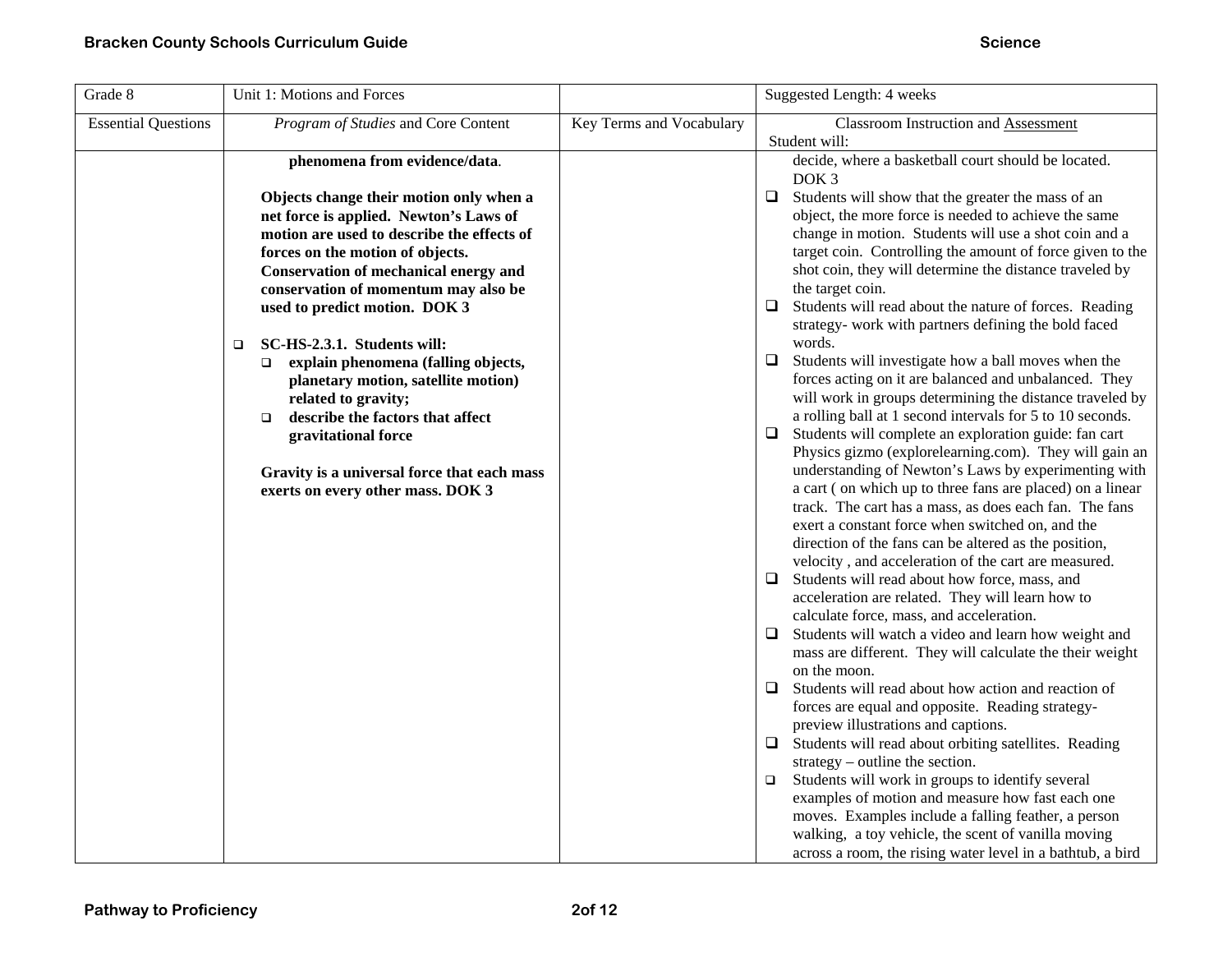| Grade 8                    | Unit 1: Motions and Forces          |                          | Suggested Length: 4 weeks                                                                                          |
|----------------------------|-------------------------------------|--------------------------|--------------------------------------------------------------------------------------------------------------------|
| <b>Essential Questions</b> | Program of Studies and Core Content | Key Terms and Vocabulary | <b>Classroom Instruction and Assessment</b><br>Student will:                                                       |
|                            |                                     |                          | flying by, etc DOK 2                                                                                               |
|                            |                                     |                          | Students will design and build a vehicle that is powered<br>$\Box$                                                 |
|                            |                                     |                          | only according to Newton's third law of motion. DOK 3                                                              |
|                            |                                     |                          | Students will perform an activity to determine the<br>$\Box$                                                       |
|                            |                                     |                          | density of six different cubes. They will work in groups                                                           |
|                            |                                     |                          | to measure the mass and volume of these cubes. They                                                                |
|                            |                                     |                          | will then use this information to determine the density.                                                           |
|                            |                                     |                          | DOK <sub>2</sub>                                                                                                   |
|                            |                                     |                          | Students will perform an experiment using an object at<br>$\Box$                                                   |
|                            |                                     |                          | different weights. They will analyze and draw                                                                      |
|                            |                                     |                          | conclusions on how the buoyant force on a floating                                                                 |
|                            |                                     |                          | object is related to the weight of the displaced water.                                                            |
|                            |                                     |                          | DOK <sub>2</sub>                                                                                                   |
|                            |                                     |                          | $\Box$<br>Students will study the operation of a lawn sprinkler by                                                 |
|                            |                                     |                          | examining the factors that affect the pressure of water<br>escaping a can. Students will control variables such as |
|                            |                                     |                          | the size and the number of holes in the can. DOK 2                                                                 |
|                            |                                     |                          | Students will work in groups to create a boat out of<br>$\Box$                                                     |
|                            |                                     |                          | metal materials that does not weigh more than ten                                                                  |
|                            |                                     |                          | pennies and can hold the weight of fifty pennies for 10                                                            |
|                            |                                     |                          | seconds. DOK 2                                                                                                     |
|                            |                                     |                          | $\Box$<br>Music                                                                                                    |
|                            |                                     |                          | Rocket Man                                                                                                         |
|                            |                                     |                          | Free Falling                                                                                                       |
|                            |                                     |                          | <b>Baseball Review Game</b><br>$\Box$                                                                              |
|                            |                                     |                          | $\Box$<br>Complete two chapter tests (CLA)                                                                         |
|                            |                                     |                          | $\Box$<br>Crawling Baby Open Response DOK 2                                                                        |
|                            |                                     |                          | <b>Conservation of Momentum Open Response</b><br>$\Box$                                                            |
|                            |                                     |                          | Forces in Fluids Open Response DOK 2<br>$\Box$<br>$\Box$<br>Vocabulary Assessment DOK 1                            |
|                            |                                     |                          | $\Box$<br>Newton's Laws quiz                                                                                       |

| Grade 8                    | Unit 2: Energy                             |                          | Suggested Length: 7 weeks                                    |
|----------------------------|--------------------------------------------|--------------------------|--------------------------------------------------------------|
| <b>Essential Questions</b> | <i>Program of Studies</i> and Core Content | Key Terms and Vocabulary | <b>Classroom Instruction and Assessment</b><br>Student will: |
|                            | <b>Program of Studies</b>                  |                          |                                                              |
| How do                     | PS-8 investigate forces and the effects of | Work                     | Students will read about the forms of energy. Students       |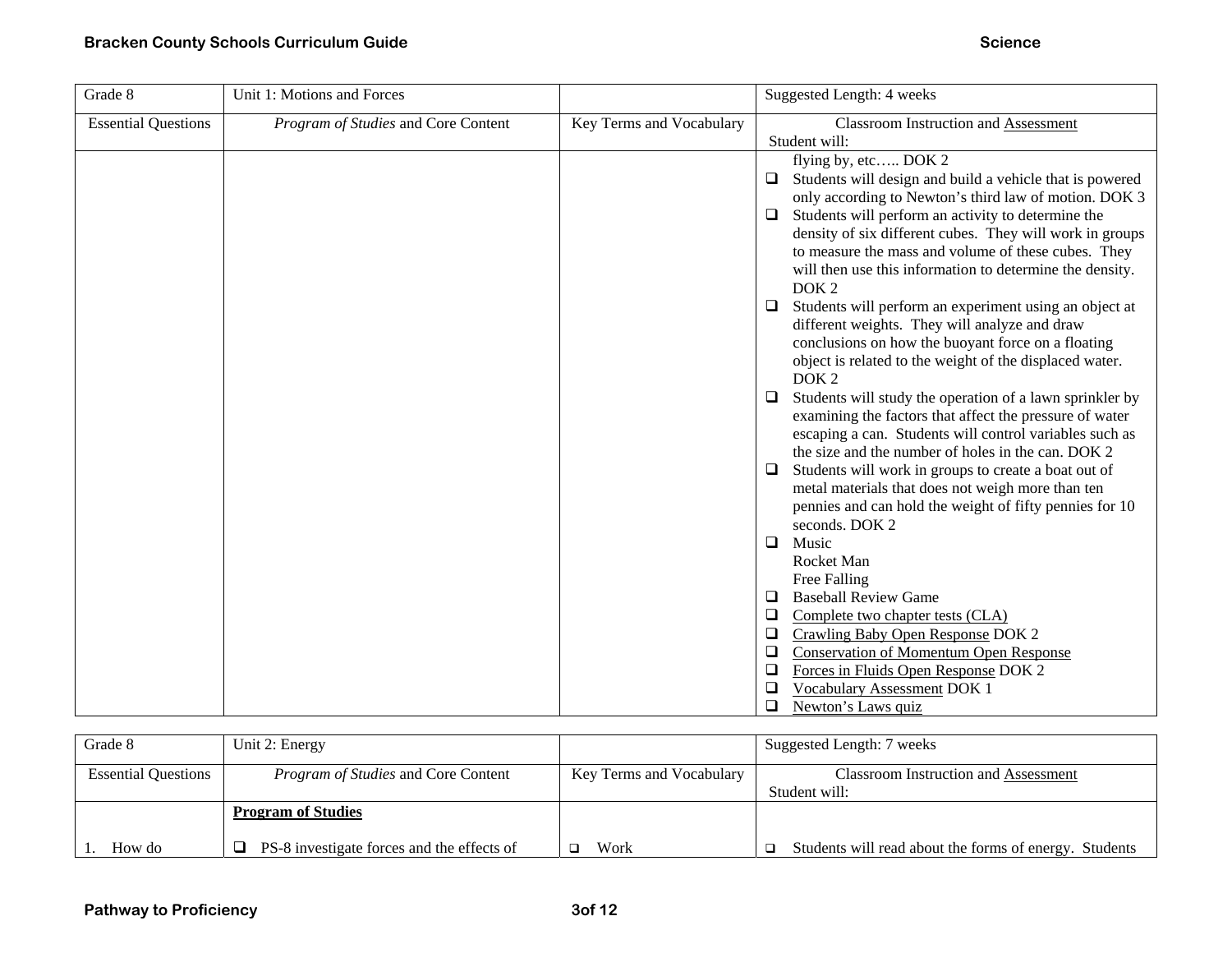| Grade $8$                  | Unit 2: Energy                                      |                                          | Suggested Length: 7 weeks                                         |
|----------------------------|-----------------------------------------------------|------------------------------------------|-------------------------------------------------------------------|
| <b>Essential Questions</b> | Program of Studies and Core Content                 | Key Terms and Vocabulary                 | Classroom Instruction and Assessment                              |
|                            |                                                     |                                          | Student will:                                                     |
| machines make              | forces on the motion of objects.                    | Machine<br>$\Box$                        | will create a concept map to organize information about           |
| work easier?               | $\Box$<br>PS-10 examine how energy is transferred   | Input force<br>$\Box$                    | the six major forms of energy.                                    |
|                            | (e.g., collisions, light waves) and recognize       | Output force<br>$\Box$                   | Students will complete an exploration guide: potential<br>$\Box$  |
| How are work<br>2.         | that the total energy of the universe is            | Mechanical advantage<br>$\Box$           | energy on shelves (explorelearning.com). They will                |
| and energy                 | constant.                                           | $\Box$<br>Efficiency                     | compare the potential energy of several objects when              |
| related?                   | PS-11distinguish between types of energy<br>❏       | Inclined plane<br>$\Box$                 | you place them on shelves of different heights. Learn             |
|                            | (e.g., kinetic energy, potential energy, energy     | Wedge<br>$\Box$                          | that two objects at different heights can have the same           |
| 3.<br>How are              | fields).                                            | Screw<br>$\Box$                          | potential energy, while two objects at the same height            |
| different forms            | $\Box$<br>PS-12examine how everything tends to      | $\Box$<br>Lever                          | can have different potential energy.                              |
| of energy                  | become less organized and less orderly over         | Fulcrum<br>$\Box$                        | Investigate the relationship between the height reached<br>$\Box$ |
| related?                   | time (e.g., heat moves from hotter to cooler        | Wheel and axel<br>$\Box$                 | by a rocket and the amount of stretch in a rubber band.           |
|                            | objects).                                           | $\Box$<br>Pulley                         | Students will determine if the gravitational potential            |
| How is the<br>4.           | PS-13investigate energy transfer caused when<br>□   | Compound machine<br>$\Box$               | energy of a straw rocket depends on the elastic potential         |
| thermal energy             | waves and matter interact (e.g., atoms and          | Gears<br>$\Box$                          | energy of a rubber band. DOK 3                                    |
| of a substance             | molecules can absorb and emit light waves).         | Energy<br>$\Box$                         | Students will read about energy conversion and<br>$\Box$          |
| transferred?               | SI-2design and conduct different kinds of<br>❏      | Kinetic Energy<br>$\Box$                 | conservation. They will complete flow charts for                  |
|                            | scientific investigations for a wide variety of     | <b>Potential Energy</b><br>$\Box$        | different energy conversions.                                     |
|                            | reasons.                                            | <b>Elastic Potential</b><br>$\Box$       | Students will perform experiments with a pendulum to<br>$\Box$    |
|                            | ❏<br>SI-3use equipment (e.g., microscopes, lasers), | Energy                                   | gain an understanding of energy conservation in simple            |
|                            | tools (e.g., beakers), techniques (e.g.,            | <b>Gravitational Potential</b><br>$\Box$ | motion. The gravity, length and mass of the pendulum              |
|                            | microscope skills), technology (e.g.,               | Energy                                   | can be adjusted, as well as the initial starting angle of         |
|                            | computers), and mathematics to improve              | Mechanical Energy<br>$\Box$              | the pendulum. Data (tables, bar chart, and graphs) of the         |
|                            | scientific investigations and communications.       | <b>Chemical Energy</b><br>$\Box$         | potential and kinetic energies are shown.                         |
|                            | AC-2examine the interaction between science<br>❏    | <b>Electrical Energy</b><br>$\Box$       | Work in groups to create working models of roller<br>$\Box$       |
|                            | and technology.                                     | Electromagnetic energy<br>$\Box$         | coasters. They will control variables as they experiment          |
|                            | AC-5use science to analyze the use of natural<br>❏  | <b>Nuclear Energy</b><br>$\Box$          | with different hill heights and turns and loops. The              |
|                            | resources by an increasing human population.        | Law of Conservation of<br>$\Box$         | students will present their projects. DOK 3                       |
|                            | AC-9analyze the role science plays in<br>❏          | Energy                                   | Students will be able to define and calculate power.<br>$\Box$    |
|                            | everyday life and compare different careers in      | <b>Fossil Fuels</b><br>$\Box$            | Students will watch a video of energy resources.<br>$\Box$        |
|                            | science.                                            | $\Box$<br>Power                          | Students will be able to identify renewable and                   |
|                            |                                                     | Fahrenheit Scale<br>$\Box$               | nonrenewable energy resources.                                    |
|                            | Core Content.                                       | Celsius Scale<br>$\Box$                  | Students will watch a video of the transfer of energy.<br>$\Box$  |
|                            |                                                     | Kelvin Scale<br>$\Box$                   | They will review over the law of conservation of                  |
|                            | SC-08-4.6.1 Students will:<br>$\Box$                | Absolute Zero<br>$\Box$                  | energy.                                                           |
|                            | explain the cause and effect<br>$\Box$              | Heat<br>□                                | Work in a group to determine the relationship between<br>$\Box$   |
|                            | relationships between global climate                | Conduction<br>□                          | distance and weight for a balanced seesaw. The                    |
|                            | and energy transfer;                                | Convection<br>$\Box$                     | students will build a seesaw using a dowel and a meter            |
|                            | use evidence to make inferences or<br>$\Box$        | Radiation<br>$\Box$                      | stick. The students will use a 50 g object and pennies to         |
|                            | predictions about global climate issues.            | $\Box$<br>Insulator                      | determine the relationship. DOK 2                                 |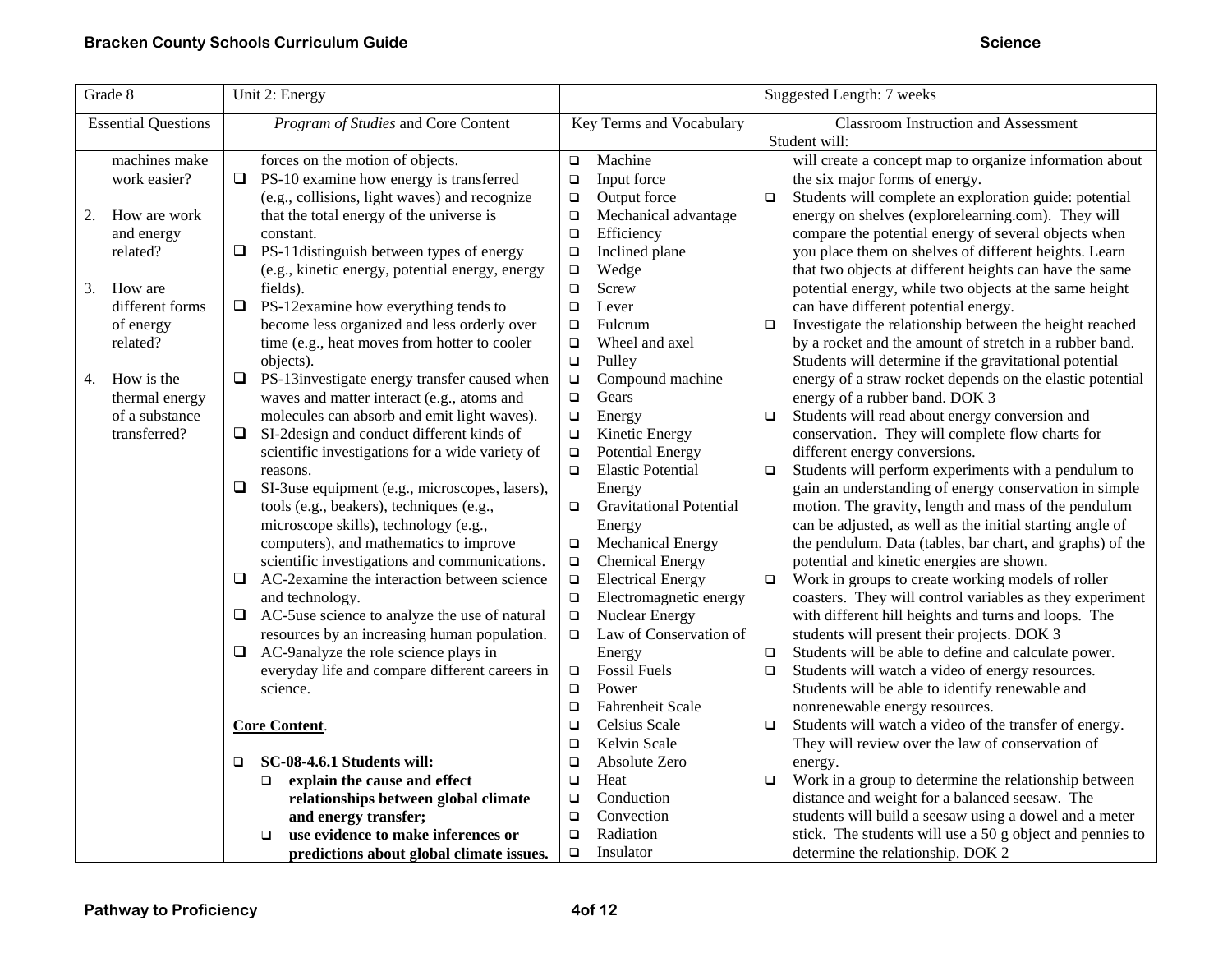| Grade 8                    | Unit 2: Energy                                                                                                                                                                                                                                                                                                                                                                                                                                                                                                                                                                                                                                                                                                                                                                                                                                                                                                                                                                                       |                                                        | Suggested Length: 7 weeks                                                                                                                                                                                                                                                                                                                                                                                                                                                                                                                                                                                                                                                                                                                                                                                                                                                                                                                                                                                                                                                                                                                                                                                                                                                                                                                                                                                                                                                                                                                                                                                                                     |
|----------------------------|------------------------------------------------------------------------------------------------------------------------------------------------------------------------------------------------------------------------------------------------------------------------------------------------------------------------------------------------------------------------------------------------------------------------------------------------------------------------------------------------------------------------------------------------------------------------------------------------------------------------------------------------------------------------------------------------------------------------------------------------------------------------------------------------------------------------------------------------------------------------------------------------------------------------------------------------------------------------------------------------------|--------------------------------------------------------|-----------------------------------------------------------------------------------------------------------------------------------------------------------------------------------------------------------------------------------------------------------------------------------------------------------------------------------------------------------------------------------------------------------------------------------------------------------------------------------------------------------------------------------------------------------------------------------------------------------------------------------------------------------------------------------------------------------------------------------------------------------------------------------------------------------------------------------------------------------------------------------------------------------------------------------------------------------------------------------------------------------------------------------------------------------------------------------------------------------------------------------------------------------------------------------------------------------------------------------------------------------------------------------------------------------------------------------------------------------------------------------------------------------------------------------------------------------------------------------------------------------------------------------------------------------------------------------------------------------------------------------------------|
| <b>Essential Questions</b> | Program of Studies and Core Content                                                                                                                                                                                                                                                                                                                                                                                                                                                                                                                                                                                                                                                                                                                                                                                                                                                                                                                                                                  | Key Terms and Vocabulary                               | Classroom Instruction and Assessment                                                                                                                                                                                                                                                                                                                                                                                                                                                                                                                                                                                                                                                                                                                                                                                                                                                                                                                                                                                                                                                                                                                                                                                                                                                                                                                                                                                                                                                                                                                                                                                                          |
|                            | Global climate is determined by energy<br>transfer from the Sun at and near Earth's<br>surface. DOK 3<br><b>SC-08-4.6.2 Students will:</b><br>$\Box$<br>describe or explain energy transfer<br>$\Box$<br>and energy conservation;<br>evaluate alternative solutions to energy<br>$\Box$<br>problems.<br>Energy can be transferred in many ways,<br>but it can neither be created nor destroyed.<br><b>DOK 3.</b><br>SC-08-4.6.3 Students will understand that all<br>energy can be considered to be kinetic energy,<br>potential energy, or energy contained by a<br>field (e.g., electric, magnetic, gravitational).<br>SC-HS-4.6.1 Students will:<br>$\Box$<br>explain the relationships and<br>$\Box$<br>connections between matter, energy,<br>living systems, and the physical<br>environment;<br>give examples of conservation of<br>$\Box$<br>matter and energy.<br>As matter and energy flow through<br>different organizational levels (e.g., cells,<br>organs, organisms, communities) and | Specific Heat<br>$\Box$<br>Thermal Expansion<br>$\Box$ | Student will:<br>$\Box$<br>Work in groups to design and build a device that is a<br>compound machine able to lift a 600-g load using less<br>than a 600-g mass as an input force. DOK 3<br>Conduct an experiment to determine if there is a<br>$\Box$<br>difference in the rate of heat loss of the same substance.<br>The students will use warm water in two different cups.<br>One cup will have an ice cube added immediately. The<br>other cup will sit for five minutes then an ice cube will<br>be added. After a total of ten minutes the students will<br>take the temperature of the water in both cups .DOK 2<br>Compare and contrast internal and external combustion<br>$\Box$<br>engines using Venn diagrams. DOK 1<br>Construct a calorimeter using foam cups and a<br>$\Box$<br>thermometer. The students will use the calorimeter to<br>calculate the amount of heat that is transferred from hot<br>water to cold water. DOK 2<br>Determine if color and composition have an effect on<br>$\Box$<br>temperature. Students will use different color M&M'S<br>and a reflector lamp to compare the time at which it<br>takes them to melt. The students will use the<br>information gained to design and draw an efficient<br>device that can collect heat from the sun. DOK 3<br>Music<br>$\Box$<br>You Dropped a Bomb on Me<br>$\Box$<br>Electric Avenue<br>$\Box$<br>Solar Boys<br>$\Box$<br>Here Comes the Sun<br>$\Box$<br><b>Beverly Hillbillies</b><br>$\Box$<br>Walking on Sunshine<br>$\Box$<br>Heat is On<br>$\Box$<br>Kinetic and Potential Energy Quiz<br>$\Box$<br>Primary Energy Source Quiz<br>$\Box$<br>$\Box$ |
|                            | between living systems and physical<br>environment, chemical elements are                                                                                                                                                                                                                                                                                                                                                                                                                                                                                                                                                                                                                                                                                                                                                                                                                                                                                                                            |                                                        | Complete three chapter tests. (CLA)<br>"Roller Coaster" Open Response DOK 3<br>$\Box$                                                                                                                                                                                                                                                                                                                                                                                                                                                                                                                                                                                                                                                                                                                                                                                                                                                                                                                                                                                                                                                                                                                                                                                                                                                                                                                                                                                                                                                                                                                                                         |
|                            | recombined in different ways. Each<br>recombination results in storage and<br>dissipation of energy into the environment                                                                                                                                                                                                                                                                                                                                                                                                                                                                                                                                                                                                                                                                                                                                                                                                                                                                             |                                                        | "Thermometer" Open Response DOK 2<br>$\Box$<br>"Work" Open Response DOK 2<br>$\Box$<br><b>Vocabulary Assessment DOK 1</b><br>$\Box$                                                                                                                                                                                                                                                                                                                                                                                                                                                                                                                                                                                                                                                                                                                                                                                                                                                                                                                                                                                                                                                                                                                                                                                                                                                                                                                                                                                                                                                                                                           |
|                            | as heat. Matter and energy are conserved<br>in each change. DOK 3                                                                                                                                                                                                                                                                                                                                                                                                                                                                                                                                                                                                                                                                                                                                                                                                                                                                                                                                    |                                                        |                                                                                                                                                                                                                                                                                                                                                                                                                                                                                                                                                                                                                                                                                                                                                                                                                                                                                                                                                                                                                                                                                                                                                                                                                                                                                                                                                                                                                                                                                                                                                                                                                                               |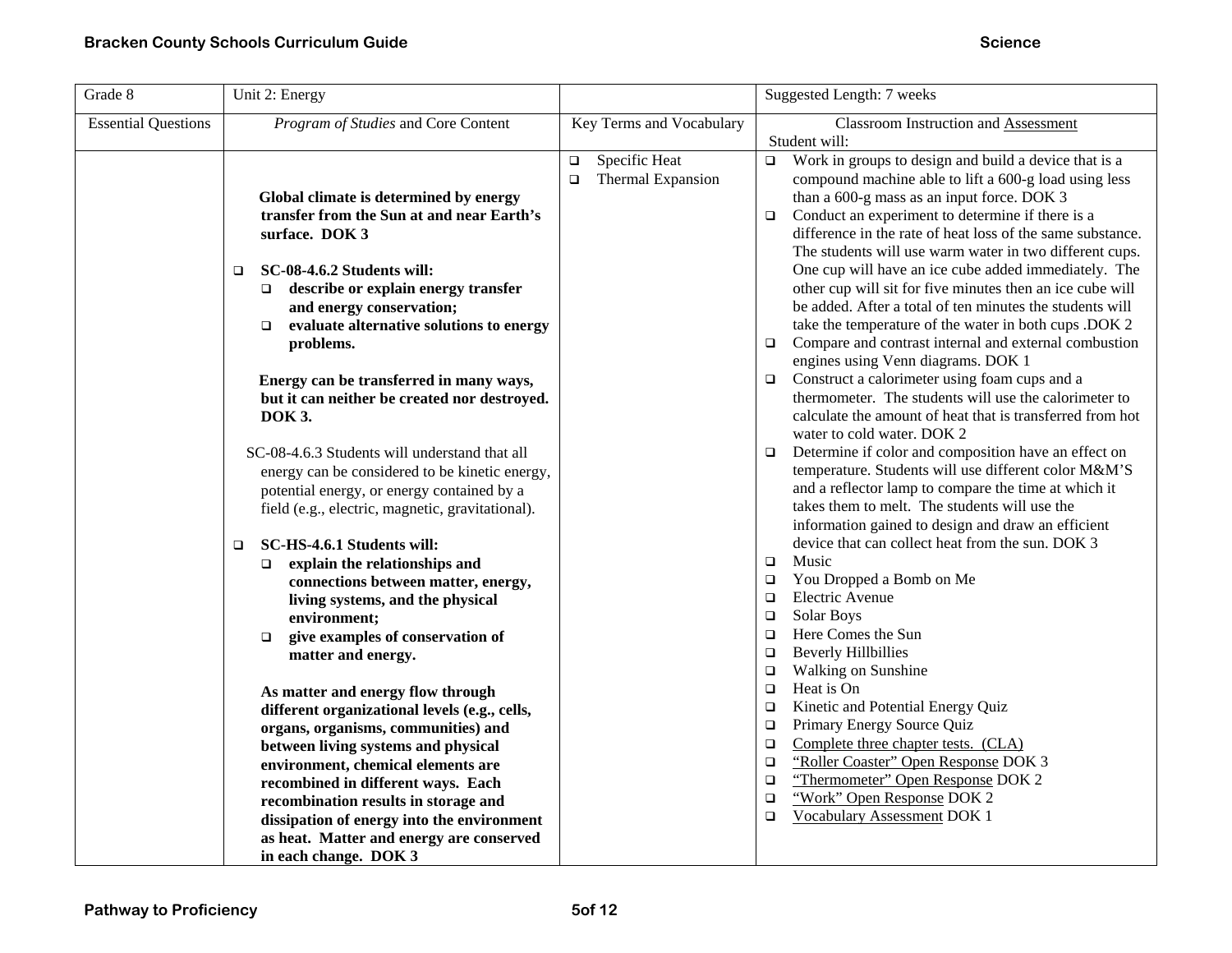| Grade 8                    | Unit 2: Energy                                                                                                                                                                                                          |                          | Suggested Length: 7 weeks                             |
|----------------------------|-------------------------------------------------------------------------------------------------------------------------------------------------------------------------------------------------------------------------|--------------------------|-------------------------------------------------------|
| <b>Essential Questions</b> | Program of Studies and Core Content                                                                                                                                                                                     | Key Terms and Vocabulary | Classroom Instruction and Assessment<br>Student will: |
|                            | SC-HS-4.6.6. Students will understand that<br>□<br>heat is the manifestation of the random<br>motion and vibrations of atoms.                                                                                           |                          |                                                       |
|                            | SC-HS-4.6.7 Students will:<br>□<br>explain real world applications of<br>energy using information/data;<br>evaluate explanations of mechanical<br>systems using current scientific<br>knowledge about energy.           |                          |                                                       |
|                            | The universe becomes less orderly and less<br>organized over time. Thus, the overall<br>effect is that the energy is spread out<br>uniformly. For example, in the operation<br>of mechanical systems, the useful energy |                          |                                                       |
|                            | output is always less the energy input; the<br>difference appears as heat. DOK 2                                                                                                                                        |                          |                                                       |

|    | Grade 8                    |   | Unit 3: Sound and Light                         |   |                          |   | Suggested Length: 6 weeks                                |
|----|----------------------------|---|-------------------------------------------------|---|--------------------------|---|----------------------------------------------------------|
|    | <b>Essential Questions</b> |   | Program of Studies and Core Content             |   | Key Terms and Vocabulary |   | <b>Classroom Instruction and Assessment</b>              |
|    |                            |   |                                                 |   |                          |   | Student will:                                            |
|    |                            |   | <b>Program of Studies</b>                       |   |                          |   |                                                          |
|    |                            |   |                                                 |   |                          |   |                                                          |
|    | What causes                | u | PS-10 examine how energy is transferred         | ப | Wave                     |   | Model the behavior of waves in a harbor by observing     |
|    | waves?                     |   | (e.g., collisions, light waves) and recognize   | ப | Vibration                |   | water waves under varying conditions. The students       |
|    |                            |   | that the total energy of the universe is        |   | Mechanical Wave          |   | will control variables to produce waves of different     |
|    | How is sound               |   | constant.                                       |   | Transverse Wave          |   | amplitude, frequency and wavelength. The students will   |
|    | different when             | u | PS-13 investigate energy transfer caused        | ப | Crest                    |   | interpret the data and draw conclusions about wave       |
|    | it travels                 |   | when waves and matter interact (e.g., atoms     |   | Longitudinal Wave        |   | behavior. DOK 2                                          |
|    | through                    |   | and molecules can absorb and emit light         | ⊔ | Compression              | ⊔ | Create waves on paper using water. The students will     |
|    | different media?           |   | waves).                                         |   | Rarefaction              |   | calculate the speed of the waves using distance and time |
|    |                            | ❏ | SI-2 design and conduct different kinds of      |   | Surface Wave             |   | then the students will calculate the speed using the     |
| 3. | What happens               |   | scientific investigations for a wide variety of |   | Amplitude                |   | frequency and wavelength. The two calculations will be   |
|    | when two or                |   | reasons.                                        |   | Wavelength               |   | compared to determine how does a waves speed relate to   |
|    | more waves                 | ப | SI-5 communicate designs, procedures, and       |   | Frequency                |   | its frequency and wavelength. DOK 3                      |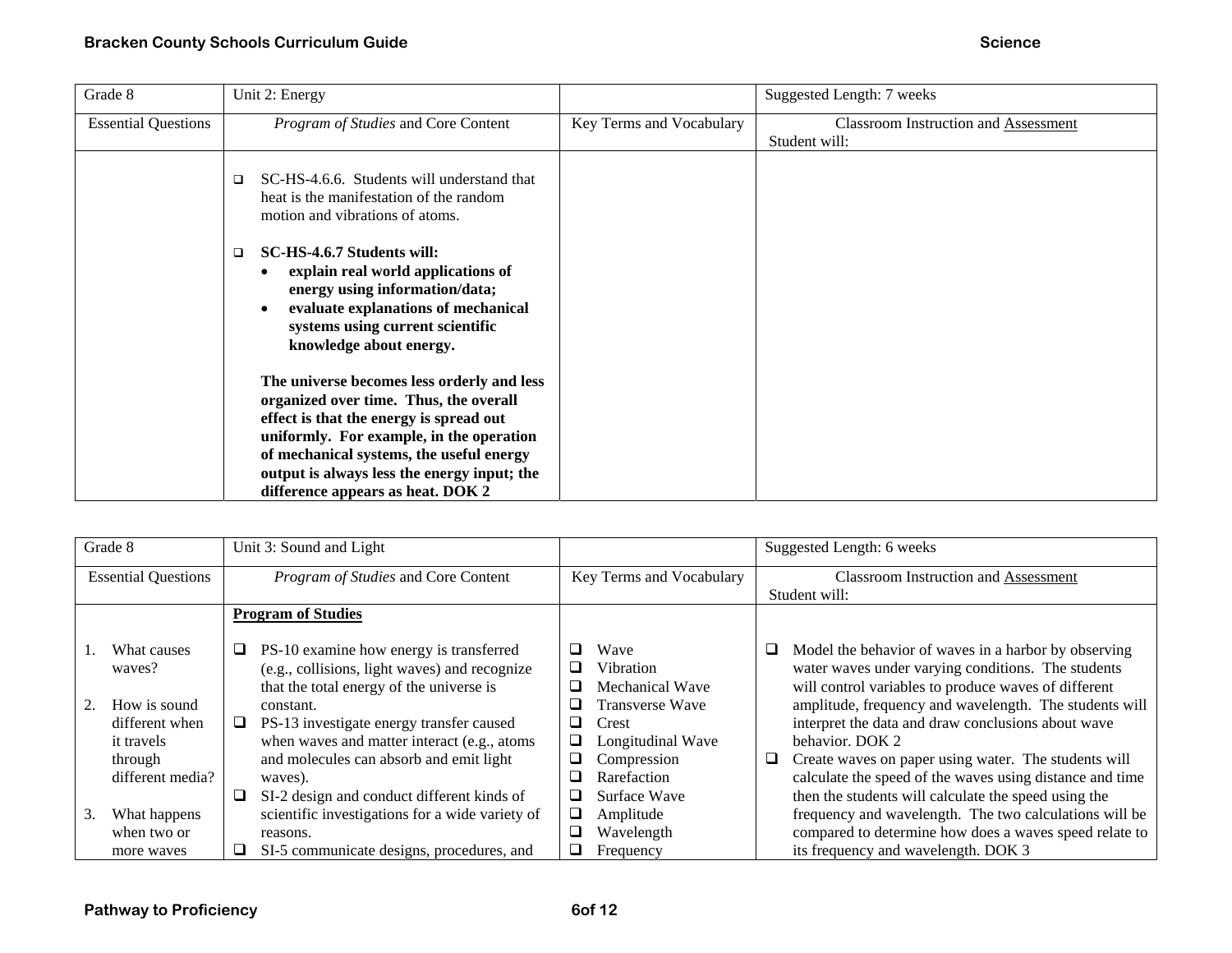| Grade 8                    | Unit 3: Sound and Light                                |                                     | Suggested Length: 6 weeks                                          |
|----------------------------|--------------------------------------------------------|-------------------------------------|--------------------------------------------------------------------|
| <b>Essential Questions</b> | Program of Studies and Core Content                    | Key Terms and Vocabulary            | <b>Classroom Instruction and Assessment</b>                        |
|                            |                                                        |                                     | Student will:                                                      |
| interact?                  | results of scientific investigations.                  | Hertz<br>$\Box$                     | $\Box$ Work in groups to construct and modify a simple             |
|                            | AC-1 apply scientific inquiry and conceptual<br>$\Box$ | $\Box$<br>Reflection                | musical instrument. The students will present their                |
| How do you<br>4.           | understandings to solving problems of                  | $\Box$<br>Refraction                | project by communicating the processes that they went              |
| hear sound?                | technological design (e.g., styrofoam cups,            | $\Box$<br>Diffraction               | through to get a working instrument. DOK 2                         |
|                            | transistors, computer chips).                          | $\Box$<br><b>Standing Wave</b>      | $\Box$<br>Create and distribute survey sheets to find out how      |
| How do<br>5.               |                                                        | $\Box$<br>Node                      | people use communication devices. Students collect                 |
| electromagnetic            | <b>Core Content</b>                                    | $\Box$<br>Antinode                  | data, then compile and analyze the data to find out how            |
| waves differ               |                                                        | $\Box$<br>Resonance                 | different people rely on different forms of                        |
| from each                  | SC-08-4.6.4 Students will:<br>$\Box$                   | $\Box$<br>Seismic Wave              | communication. Finally the students create graphs and              |
| other?                     | analyze information/data about waves<br>$\Box$         | $\Box$<br>Primary Wave              | present their conclusions to the class. DOK 2                      |
|                            | and energy transfer;                                   | $\Box$<br>Secondary Wave            | Design experiments to compare the illumination<br>$\Box$           |
|                            | describe the transfer of energy via<br>$\Box$          | $\Box$<br>Tsunami                   | provided by different light bulbs. The students will use           |
|                            | waves in real life phenomena.                          | $\Box$<br>Seismograph               | a light box to measure the illumination produced by                |
|                            |                                                        | $\Box$<br>Decibels                  | each light bulb. Then the results will be analyzed and             |
|                            | Waves, including sound and seismic waves,              | $\Box$<br>Ultrasound                | compared to prediction. DOK 3                                      |
|                            | waves on water, and electromagnetic                    | $\Box$<br>Infrasound                | $\Box$<br>Students will perform an experiment by controlling       |
|                            | waves, can transfer energy when they                   | Pitch<br>$\Box$                     | variables to explore how a convex lens forms images.               |
|                            | interact with matter. DOK 2                            | $\Box$<br>Doppler Effect            | Students will use different focal lengths from a light             |
|                            |                                                        | Timbre<br>❏                         | bulb. DOK 2                                                        |
|                            | SC-HS-4.6.2. Students will:<br>□                       | $\Box$<br>Dissonance                | $\Box$<br>Students will perform a lab studying the effect of color |
|                            | predict wave behavior and energy<br>$\Box$             | $\Box$<br>Acoustics                 | filters on white light. The students will use different            |
|                            | transfer;                                              | $\Box$<br>Sonar                     | colored object and compare how they change using                   |
|                            | apply knowledge of waves to real life<br>$\Box$        | $\Box$<br>Echolocation              | different colors of cellophane and a shoe box with a               |
|                            | phenomena/investigations.                              | $\Box$<br>Sonogram                  | viewing hole on one end and a flashlight on the other              |
|                            |                                                        | $\Box$<br>Electromagnetic Wave      | end. DOK 2                                                         |
|                            | Waves, including sound and seismic waves,              | $\Box$<br>Electromagnetic           | $\Box$<br>Four chapter tests. (CLA)                                |
|                            | waves on water, and electromagnetic                    | Radiation                           | <b>Waves Open Response DOK 3</b><br>$\Box$                         |
|                            | waves, can transfer energy when they                   | Electromagnetic<br>❏                | $\Box$<br>Sound Open Response DOK 2                                |
|                            | interact with matter. Apparent changes in              | Spectrum                            | $\Box$<br>Electromagnetic Spectrum Open Response DOK 2             |
|                            | frequency can provide information about                | Photon<br>$\Box$                    | $\Box$<br>Light Open Response DOK 2                                |
|                            | relative motion. DOK 3                                 | $\Box$<br>Radio Wave                | $\Box$<br>Vocabulary Assessment DOK 1                              |
|                            |                                                        | $\Box$<br><b>Magnetic Resonance</b> |                                                                    |
|                            | SC-HS-4.6.3. Students will understand that<br>$\Box$   | Imaging                             |                                                                    |
|                            | electromagnetic waves, including radio                 | <b>Infrared Ray</b><br>$\Box$       |                                                                    |
|                            | waves, microwaves, infrared radiation, visible         | $\Box$<br>Thermogram                |                                                                    |
|                            | light, ultraviolet radiation, x-rays, and gamma        | $\Box$<br><b>Ultraviolet Ray</b>    |                                                                    |
|                            | rays, result when a charged object is                  | $\Box$<br>X-Ray                     |                                                                    |
|                            | accelerated.                                           | $\Box$<br>Gamma Ray                 |                                                                    |
|                            |                                                        | $\Box$<br>Illuminated               |                                                                    |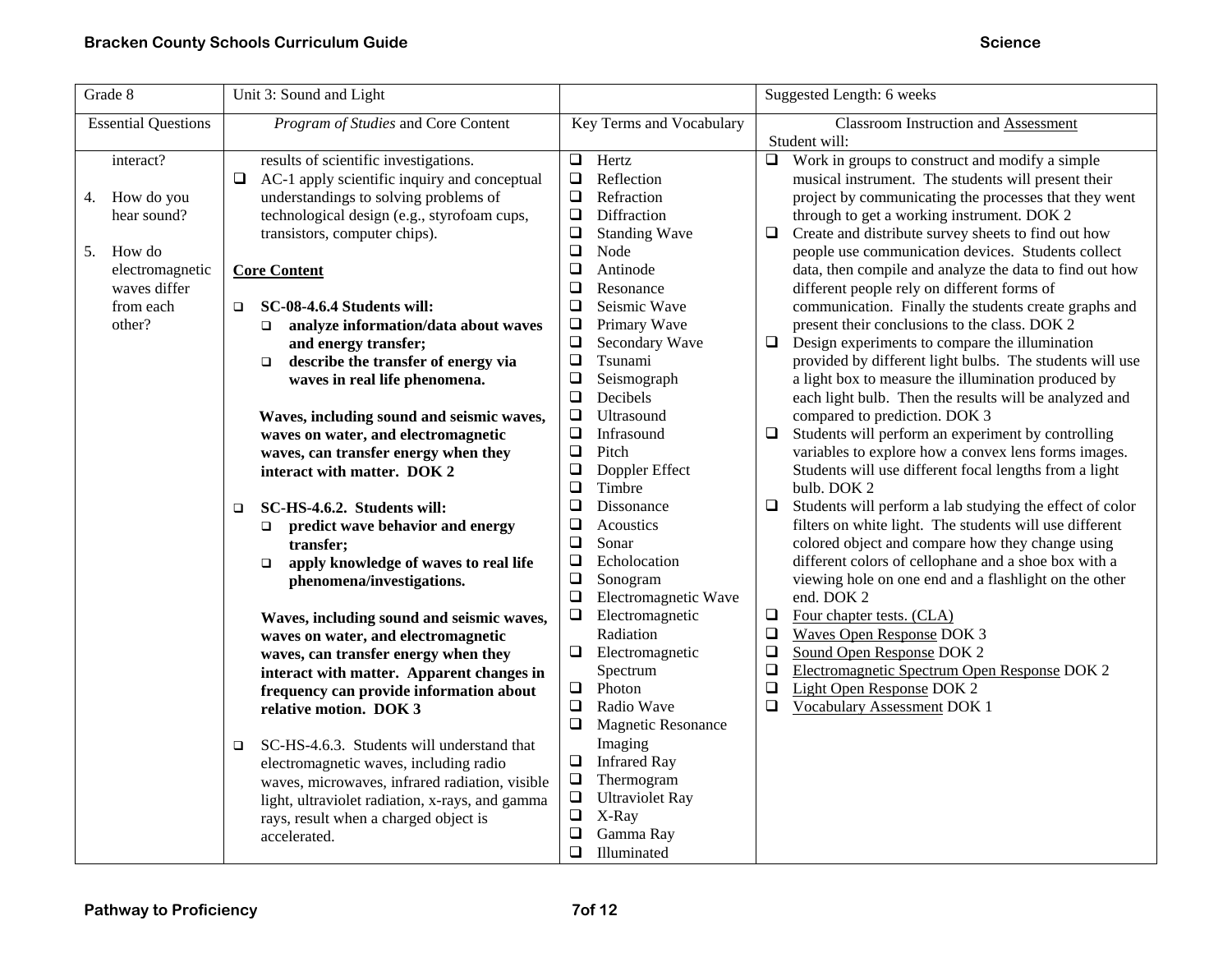| Grade 8                    | Unit 3: Sound and Light             |                                                                                                                                                                                            | Suggested Length: 6 weeks                             |
|----------------------------|-------------------------------------|--------------------------------------------------------------------------------------------------------------------------------------------------------------------------------------------|-------------------------------------------------------|
| <b>Essential Questions</b> | Program of Studies and Core Content | Key Terms and Vocabulary                                                                                                                                                                   | Classroom Instruction and Assessment<br>Student will: |
|                            |                                     | Spectroscope<br>u<br>Bioluminescence<br>$\mathcal{L}_{\mathcal{A}}$<br><b>Amplitude Modulation</b><br>a.<br><b>Frequency Modulation</b><br>J.<br>Visible Light<br>لت<br>Microwaves<br>ا آب |                                                       |

|    | Grade 8                                                             | Unit 4: Electricity and Magnetism                                                                                                                                                                                                                                               |                                      |                                                                                                                                         |                                                              | Suggested Length: 8 weeks                                                                                                                                                                                                                                                                                                                                                                                  |
|----|---------------------------------------------------------------------|---------------------------------------------------------------------------------------------------------------------------------------------------------------------------------------------------------------------------------------------------------------------------------|--------------------------------------|-----------------------------------------------------------------------------------------------------------------------------------------|--------------------------------------------------------------|------------------------------------------------------------------------------------------------------------------------------------------------------------------------------------------------------------------------------------------------------------------------------------------------------------------------------------------------------------------------------------------------------------|
|    | <b>Essential Questions</b>                                          | Program of Studies and Core Content                                                                                                                                                                                                                                             |                                      | Key Terms and<br>Vocabulary                                                                                                             | <b>Classroom Instruction and Assessment</b><br>Student will: |                                                                                                                                                                                                                                                                                                                                                                                                            |
|    |                                                                     | <b>Program of Studies</b>                                                                                                                                                                                                                                                       |                                      |                                                                                                                                         |                                                              |                                                                                                                                                                                                                                                                                                                                                                                                            |
| 1. | How do<br>magnetic poles<br>interact?                               | PS-9 investigate gravitational and<br>$\Box$<br>electromagnetic forces.<br>PS-14 investigate electrical energy and<br>$\Box$                                                                                                                                                    | □<br>□                               | Magnetism<br><b>Magnetic Pole</b><br>Magnetic Field                                                                                     | $\Box$                                                       | Students will apply concepts about magnetism and electricity to<br>design a circuit and build electromagnetic fishing rods. They<br>will present their project using their fishing rods to lift paper                                                                                                                                                                                                      |
| 2. | How can an<br>electrical<br>current<br>produce a<br>magnetic        | conductivity through matter.<br>SI-6 review and analyze scientific investigations<br>$\Box$<br>and explanations of others.<br>AC-1 apply scientific inquiry and conceptual<br>❏<br>understandings to solving problems of<br>technological design (e.g., styrofoam cups,         | $\Box$<br>□<br>$\Box$<br>□<br>□<br>□ | Compass<br><b>Magnetic Declination</b><br>Magnetosphere<br><b>Electric Charge</b><br><b>Electric Current</b><br><b>Electric Circuit</b> | $\Box$<br>$\Box$<br>$\Box$                                   | clips and move them to another container. DOK 3<br>Students will use a magnet, steel washers, and various coins to<br>make inferences about the content of metallic objects based on<br>their reaction to a magnetic field.<br>DOK 2<br>Students will make a model flashlight that includes a complete                                                                                                     |
| 3. | field?<br>How is static<br>electricity                              | transistors, computer chips).<br>AC-5 use science to analyze the use of natural<br>□<br>resources by an increasing human population.                                                                                                                                            | □<br>$\Box$<br>◻<br>□                | Insulator<br>Resistor<br>Resistance<br>Superconductor                                                                                   | $\Box$                                                       | circuit. DOK 2<br>Students will use a construct a dimmer switch. Students will be<br>able to observe that the bulb gets dimmer as the amount of<br>resistance in the circuit increases. DOK 2                                                                                                                                                                                                              |
| 4. | formed?<br>How are series<br>and parallel<br>circuits<br>different? | <b>Core Content</b><br>SC-HS-1.1.4 Students will understand that in<br>$\Box$<br>conducting materials, electrons flow easily;<br>whereas, in insulating materials, they can hardly<br>flow at all. Semiconducting materials have<br>intermediate behavior. At low temperatures, | □<br>Е<br>□<br>□<br>$\Box$<br>□<br>□ | Electromagnet<br><b>Electric Field</b><br><b>Static Electricity</b><br>Conduction<br>Induction<br><b>Static Discharge</b><br>Voltage    | $\Box$<br>$\Box$                                             | Students will work in groups to analyze the way that they use<br>electricity. Students will prepare a list of appliances in their<br>home that use electricity. They will also record the length of<br>time each appliance is used during an average week. The<br>average electrical energy used for each appliance will be<br>calculated. DOK 1<br>Students will make a model of an electric motor. DOK 3 |
| 5. | How can a<br>generator<br>produce an                                | some materials become superconductors and<br>offer no resistance to the flow of electrons.                                                                                                                                                                                      | □<br>□                               | Ammeter<br>Ohm's Law<br>Series Circuit                                                                                                  | $\Box$                                                       | Students will be able to model the operation of a computer<br>using pennies to represent electronic switches. DOK 2<br>Four chapter tests. (CLA)                                                                                                                                                                                                                                                           |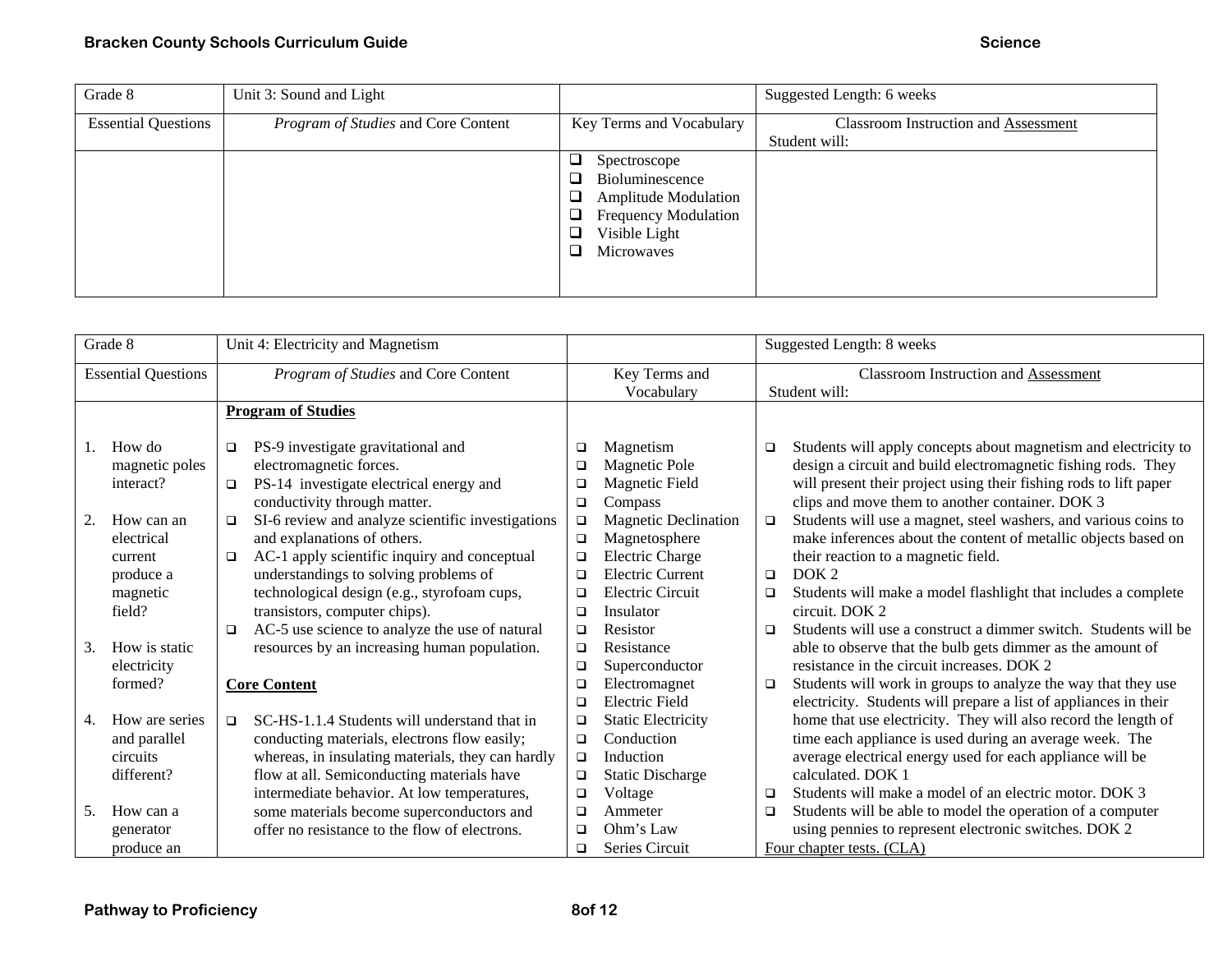| Grade 8                    | Unit 4: Electricity and Magnetism                                                                                                                                                                                                                                                              |                         | Suggested Length: 8 weeks            |
|----------------------------|------------------------------------------------------------------------------------------------------------------------------------------------------------------------------------------------------------------------------------------------------------------------------------------------|-------------------------|--------------------------------------|
| <b>Essential Questions</b> | Program of Studies and Core Content                                                                                                                                                                                                                                                            | Key Terms and           | Classroom Instruction and Assessment |
|                            |                                                                                                                                                                                                                                                                                                | Vocabulary              | Student will:                        |
| electric                   | SC-HS-1.2.2 Students will:<br>$\Box$                                                                                                                                                                                                                                                           | Parallel Circuit<br>□   | The Easy Chore Open Response DOK 3   |
| current?                   | explain the relationship between<br>□                                                                                                                                                                                                                                                          | <b>Transformer</b><br>□ | Electric Charges Open Response DOK 3 |
|                            | electricity and magnetism;                                                                                                                                                                                                                                                                     | Electronics<br>❏        | Electronics Open Response DOK 3      |
|                            | propose solutions to real life problems<br>□                                                                                                                                                                                                                                                   |                         |                                      |
|                            | involving electromagnetism.                                                                                                                                                                                                                                                                    |                         |                                      |
|                            | Electricity and magnetism are two aspects of<br>a single electromagnetic force. Moving<br>electric charges produce magnetic forces or<br>"fields", and moving magnets produce<br>electric forces or "fields". This idea underlies<br>the operation of electric motors and<br>generators. DOK 3 |                         |                                      |
|                            | SC-HS-1.2.3 Students will understand that the<br>□                                                                                                                                                                                                                                             |                         |                                      |
|                            | electric force is a universal force that exists                                                                                                                                                                                                                                                |                         |                                      |
|                            | between any two charged objects. Opposite                                                                                                                                                                                                                                                      |                         |                                      |
|                            | charges attract while like charges repel.                                                                                                                                                                                                                                                      |                         |                                      |

| Grade 8                    |                                                                                              | Unit 5: Chemical Building Blocks                                                                                                                                                                                                        |  | Suggested Length: 11 weeks |                                                                                       |                                             |                                                                                                                                                                                                                                                                                                      |
|----------------------------|----------------------------------------------------------------------------------------------|-----------------------------------------------------------------------------------------------------------------------------------------------------------------------------------------------------------------------------------------|--|----------------------------|---------------------------------------------------------------------------------------|---------------------------------------------|------------------------------------------------------------------------------------------------------------------------------------------------------------------------------------------------------------------------------------------------------------------------------------------------------|
| <b>Essential Questions</b> |                                                                                              | Program of Studies and Core Content                                                                                                                                                                                                     |  | Key Terms and Vocabulary   |                                                                                       | <b>Classroom Instruction and Assessment</b> |                                                                                                                                                                                                                                                                                                      |
|                            |                                                                                              |                                                                                                                                                                                                                                         |  |                            | Student will:                                                                         |                                             |                                                                                                                                                                                                                                                                                                      |
|                            |                                                                                              | <b>Program of Studies</b>                                                                                                                                                                                                               |  |                            |                                                                                       |                                             |                                                                                                                                                                                                                                                                                                      |
|                            | How do the<br>different states of<br>matter and their<br>properties relate<br>to each other? | SI-3 use equipment (e.g., microscopes,<br>⊔<br>lasers), tools (e.g., beakers), techniques (e.g.,<br>microscope skills), technology (e.g.,<br>computers), and mathematics to improve<br>scientific investigations and<br>communications. |  | u<br>⊔<br>⊔<br>⊔<br>⊔<br>⊔ | <b>Physical Change</b><br><b>Chemical Change</b><br>Density<br>Solid<br>Liquid<br>Gas | ⊔<br>ப                                      | Work in groups to compare a property of matter in three<br>different brands of a consumer product. DOK 1<br>Calculate the density of objects by measuring the mass<br>and volume using a balance and water displacement.<br>DOK <sub>2</sub><br>Draw models that illustrate the three main states of |
|                            | How are<br>mixtures<br>classified?                                                           | SI-4use evidence, logic, and scientific<br>⊔<br>knowledge to develop and revise scientific<br>explanations and models.<br>PS-1 analyze atomic structure and electric<br>⊔                                                               |  | ⊔<br>⊔<br>❏<br>⊔           | Viscosity<br>Charles's Law<br>Boyle's Law<br><b>Thermal Energy</b>                    | ⊔                                           | matter. DOK 1<br>Predict which ice cube will melt faster one in a cup of<br>warm water or one in a cup of room-temperature water.<br>The students will measure the temperature change that                                                                                                           |
|                            | How can you tell<br>3.<br>the difference<br>between different                                | <i>forces.</i><br>PS-2examine nuclear structure, nuclear<br>□<br>forces, and nuclear reactions (e.g., fission,                                                                                                                          |  | ❏<br>❏<br>❏                | Condensation<br>Evaporation<br>Sublimation                                            |                                             | takes place as the ice cube melts. They will then draw<br>conclusions to explain how the addition of thermal<br>energy causes ice to melt. DOK 2                                                                                                                                                     |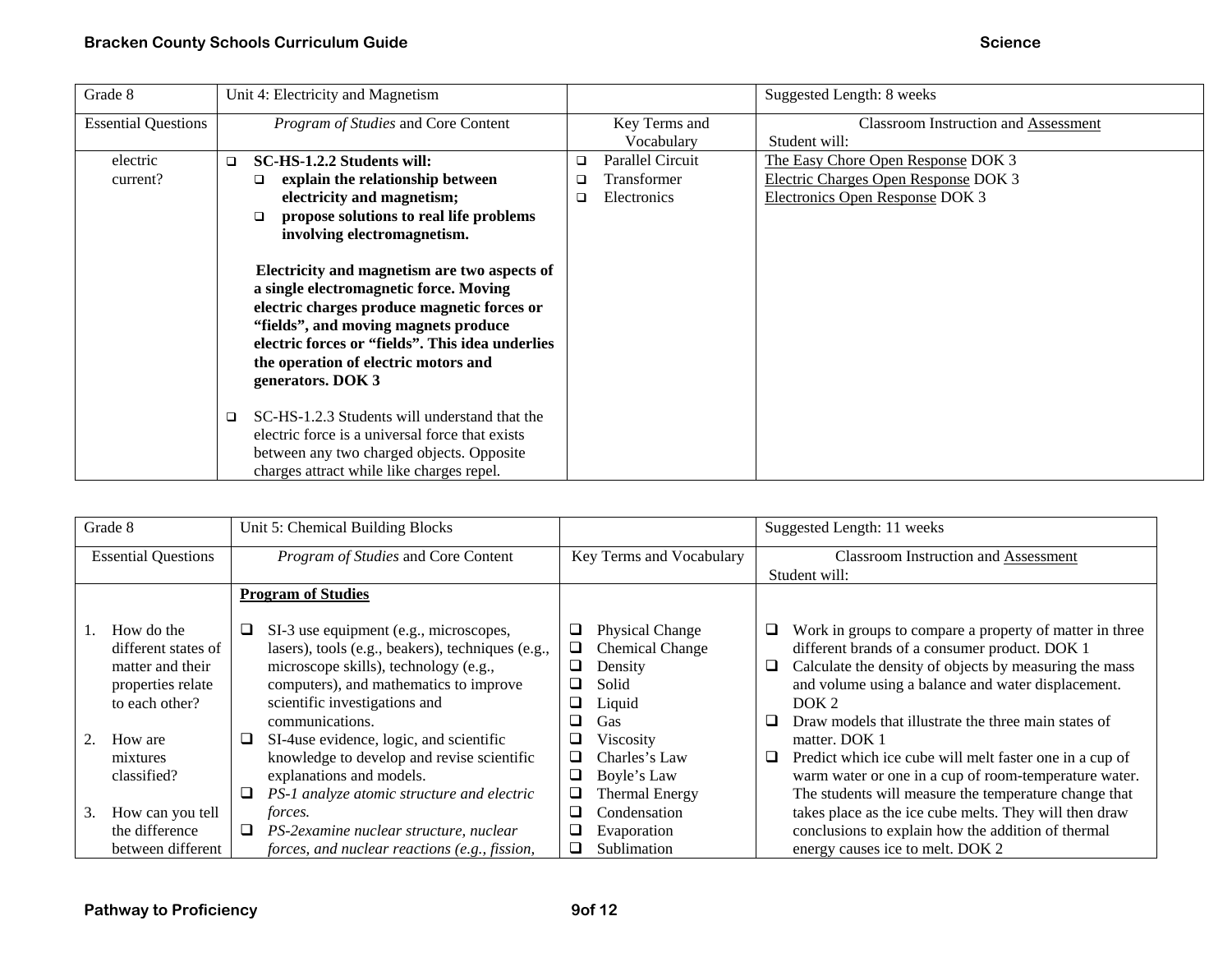| Grade 8                                                                                                                                                 | Unit 5: Chemical Building Blocks                                                                                                                                                                                                                                                                                                                                                                                                                                                                                                                      |                                                                                                                                                                                                                                                                                | Suggested Length: 11 weeks                                                                                                                                                                                                                                                                                                                                                                                                                                                                                                                                                                                                                                                                                                              |  |
|---------------------------------------------------------------------------------------------------------------------------------------------------------|-------------------------------------------------------------------------------------------------------------------------------------------------------------------------------------------------------------------------------------------------------------------------------------------------------------------------------------------------------------------------------------------------------------------------------------------------------------------------------------------------------------------------------------------------------|--------------------------------------------------------------------------------------------------------------------------------------------------------------------------------------------------------------------------------------------------------------------------------|-----------------------------------------------------------------------------------------------------------------------------------------------------------------------------------------------------------------------------------------------------------------------------------------------------------------------------------------------------------------------------------------------------------------------------------------------------------------------------------------------------------------------------------------------------------------------------------------------------------------------------------------------------------------------------------------------------------------------------------------|--|
| <b>Essential Questions</b><br>types of atoms?<br>How are<br>4.<br>different<br>elements<br>classified?<br>What elements<br>5.<br>make up a<br>compound? | Program of Studies and Core Content<br>fusion, radioactivity).<br>$\Box$ PS-3investigate how the structure of matter<br>(e.g., outer electrons, type of bond) relates to<br>chemical properties of matter.<br>$\Box$ PS-4 investigate how the structure of matter<br>(e.g., constituent atoms, distances and<br>angles between atoms) relates to physical<br>properties of matter<br>$\Box$ PS-6 examine the transfer of electrons or<br>hydrogen ions between reacting ions,<br>molecules, or atoms.                                                 | Key Terms and Vocabulary<br>Periodic Table<br>$\Box$<br>$\Box$<br>Ion<br>$\Box$<br>Molecular Compound<br>$\Box$<br>Boiling point<br>$\Box$<br>Melting poing<br>$\Box$<br>Solubility<br>$\Box$<br>Flammability<br>$\Box$<br>Reactivity<br>$\Box$<br>Atoms<br>$\Box$<br>Isotopes | <b>Classroom Instruction and Assessment</b><br>Student will:<br>$\Box$<br>Construct models of atoms and compounds using a<br>variety of materials. Using the models the students will<br>compare and contrast ionic and covalent bonds. DOK 2<br>Work in groups to design an experiment to determine<br>$\Box$<br>whether a sample of metal was pure gold or a mixture of<br>gold and silver. DOK 2<br>Classify alien elements with respect to their counterparts<br>$\Box$<br>on Earth. DOK 2<br>$\Box$<br>Compare and contrast the structure of sodium chloride<br>crystals before and after they are mixed with water.                                                                                                               |  |
|                                                                                                                                                         | $\Box$ AC-2 examine the interaction between<br>science and technology.<br><b>Core Content</b><br>SC-08-1.1.2 Students will understand that<br>$\Box$<br>matter is made of minute particles called<br>atoms, and atoms are composed of even<br>smaller components. The components of an<br>atom have measurable properties such as<br>mass and electrical charge. Each atom has a<br>positively charged nucleus surrounded by<br>negatively charged electrons. The electric<br>force between the nucleus and the electrons<br>holds the atom together. |                                                                                                                                                                                                                                                                                | They will use this information to draw conclusions<br>regarding the characteristic nature of crystal structure in<br>an ionic compound. DOK 2<br>Compare the rates of releasing and absorbing thermal<br>$\Box$<br>energy using different substances. The students will<br>determine if different liquids cool at different rates.<br>DOK <sub>2</sub><br>$\Box$<br>Determine the average mass of pennies in a group of 10<br>pennies.<br>$\Box$<br>Complete four chapter tests (CLA)<br>"Dalton's Theory " Open Response_DOK 2<br>$\Box$<br>"States of Matter" Open Response DOK 2<br>$\Box$<br>$\Box$<br>"Metals and Nonmetals" Open Response DOK 2<br>$\Box$<br>"Bonds" Open Response DOK 2<br>$\Box$<br>Vocabulary Assessment DOK 1 |  |
|                                                                                                                                                         | SC-HS-1.1.7 Students will:<br>$\Box$<br>construct diagrams to illustrate ionic<br>$\Box$<br>or covalent bonding;<br>predict compound formation and<br>$\Box$<br>bond type as either ionic or covalent<br>(polar, nonpolar) and represent the<br>products formed with simple chemical<br>formulas.<br>Bonds between atoms are created when<br>outer electrons are paired by being<br>transferred (ionic) or shared (covalent). A                                                                                                                       |                                                                                                                                                                                                                                                                                |                                                                                                                                                                                                                                                                                                                                                                                                                                                                                                                                                                                                                                                                                                                                         |  |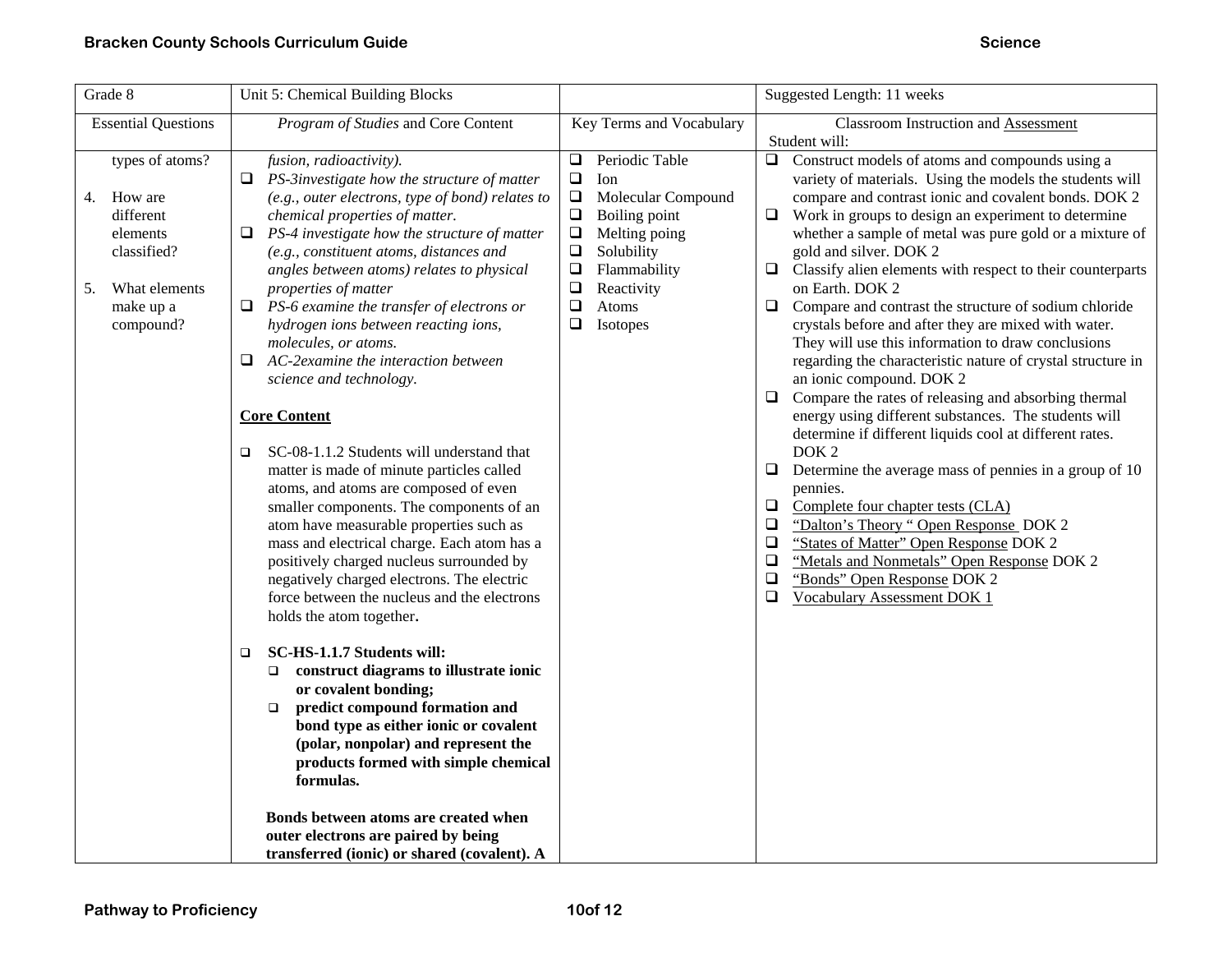| Grade 8                    | Unit 5: Chemical Building Blocks                                                                                                                                                                                                                                                                                                                                                                                                                                                                                                                                                                                                                                                                                                                    |                          | Suggested Length: 11 weeks                            |
|----------------------------|-----------------------------------------------------------------------------------------------------------------------------------------------------------------------------------------------------------------------------------------------------------------------------------------------------------------------------------------------------------------------------------------------------------------------------------------------------------------------------------------------------------------------------------------------------------------------------------------------------------------------------------------------------------------------------------------------------------------------------------------------------|--------------------------|-------------------------------------------------------|
| <b>Essential Questions</b> | Program of Studies and Core Content                                                                                                                                                                                                                                                                                                                                                                                                                                                                                                                                                                                                                                                                                                                 | Key Terms and Vocabulary | Classroom Instruction and Assessment<br>Student will: |
|                            | compound is formed when two or more<br>kinds of atoms bind together chemically.<br>DOK <sub>2</sub>                                                                                                                                                                                                                                                                                                                                                                                                                                                                                                                                                                                                                                                 |                          |                                                       |
|                            | SC-08-1.1.3. Students will understand that<br>$\Box$<br>the atom's nucleus is composed of protons<br>and neutrons that are much more massive<br>than electrons.                                                                                                                                                                                                                                                                                                                                                                                                                                                                                                                                                                                     |                          |                                                       |
|                            | SC-08-1.1.1 Students will:<br>$\Box$<br>$\Box$ interpret models/representations of<br>elements;<br>classify elements based upon patterns<br>$\Box$<br>in their physical (e.g., density, boiling<br>point, solubility) and chemical (e.g.,<br>flammability, reactivity) properties.<br>Models enhance understanding that an<br>element is composed of a single type of<br>atom. Organization/interpretation of data<br>illustrates that when elements are listed<br>according to the number of protons,<br>repeating patterns of physical (e.g.,<br>density, boiling point, solubility) and<br>chemical properties (e.g., flammability,<br>reactivity), can be used to identify families<br>of elements with similar properties. DOK<br>$\mathbf{2}$ |                          |                                                       |
|                            | SC-08-1.1.4 Students will describe<br>$\Box$<br>interactions which cause the movement of<br>each element among the solid Earth,<br>oceans, atmosphere, and organisms<br>(biogeochemical cycles).                                                                                                                                                                                                                                                                                                                                                                                                                                                                                                                                                    |                          |                                                       |
|                            | Earth is a system containing essentially a<br>fixed amount of each stable chemical atom<br>or element that can exist in several<br>different reservoirs. The interactions                                                                                                                                                                                                                                                                                                                                                                                                                                                                                                                                                                           |                          |                                                       |